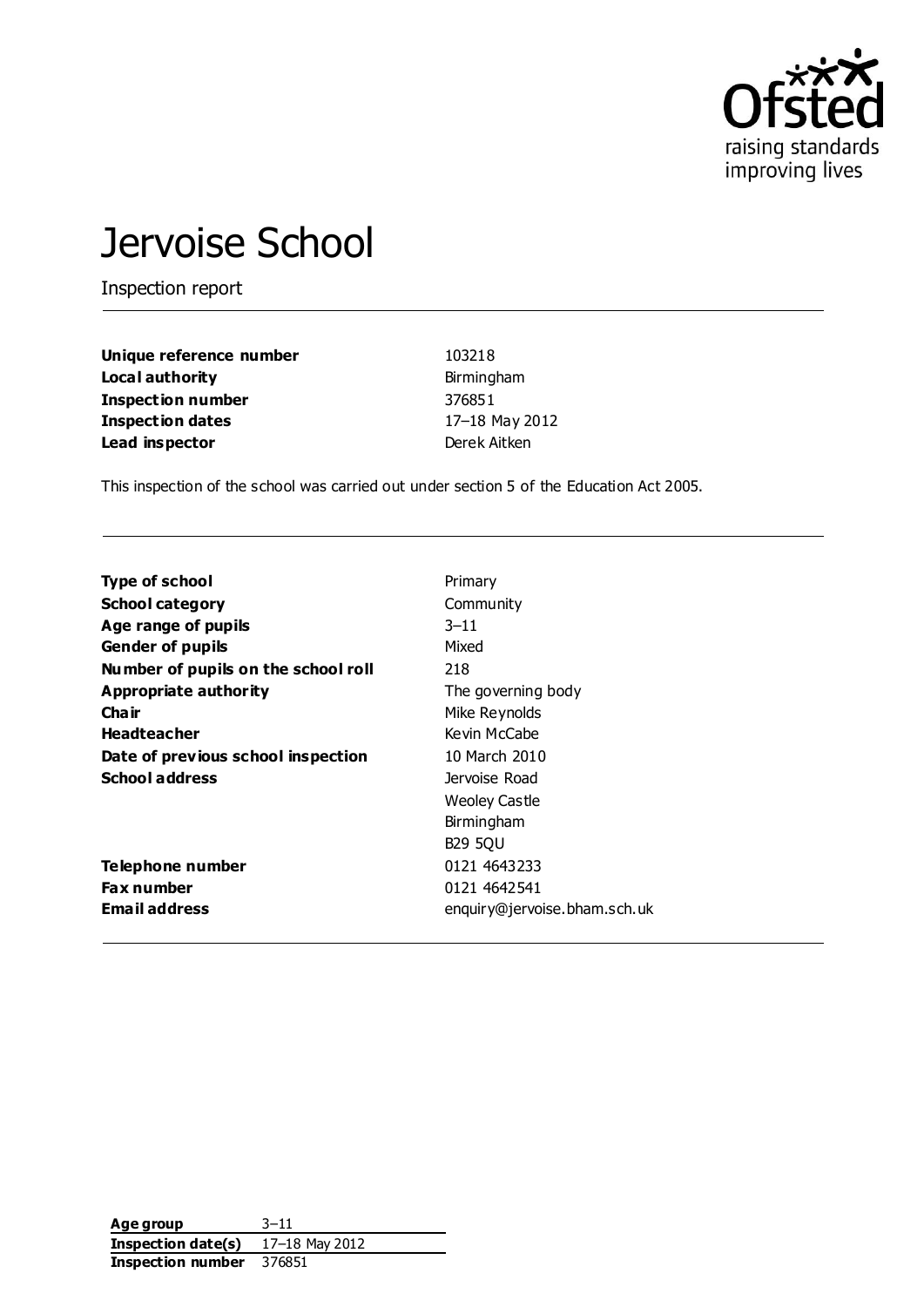

You can use Parent View to give Ofsted your opinion on your child's school. Ofsted will use the information parents and carers provide when deciding which schools to inspect and when.

You can also use Parent View to find out what other parents and carers think about schools in England. You can visit [www.parentview.ofsted.gov.uk,](http://www.parentview.ofsted.gov.uk/) or look for the link on the main Ofsted website: [www.ofsted.gov.uk](http://www.ofsted.gov.uk/)

The Office for Standards in Education, Children's Services and Skills (Ofsted) regulates and inspects to achieve excellence in the care of children and young people, and in education and skills for learners of all ages. It regulates and inspects childcare and children's social care, and inspects the Children and Family Court Advisory Support Service (Cafcass), schools, colleges, initial teacher training, work-based learning and skills training, adult and community learning, and education and training in prisons and other secure establishments. It assesses council children's services, and inspects ser vices for looked after children, safeguarding and child protection.

Further copies of this report are obtainable from the school. Under the Education Act 2005, the school must provide a copy of this report free of charge to certain categories of people. A charge not exceeding the full cost of reproduction may be made for any other copies supplied.

If you would like a copy of this document in a different format, such as large print or Braille, please telephone 0300 123 4234, or email enquiries@ofsted.gov.uk.

You may copy all or parts of this document for non-commercial educational purposes, as long as you give details of the source and date of publication and do not alter the information in any way.

To receive regular email alerts about new publications, incl uding survey reports and school inspection reports, please visit our website and go to 'Subscribe'.

Piccadilly Gate Store St **Manchester** M1 2WD

T: 0300 123 4234 Textphone: 0161 618 8524 E: enquiries@ofsted.gov.uk W: www.ofsted.gov.uk



© Crown copyright 2012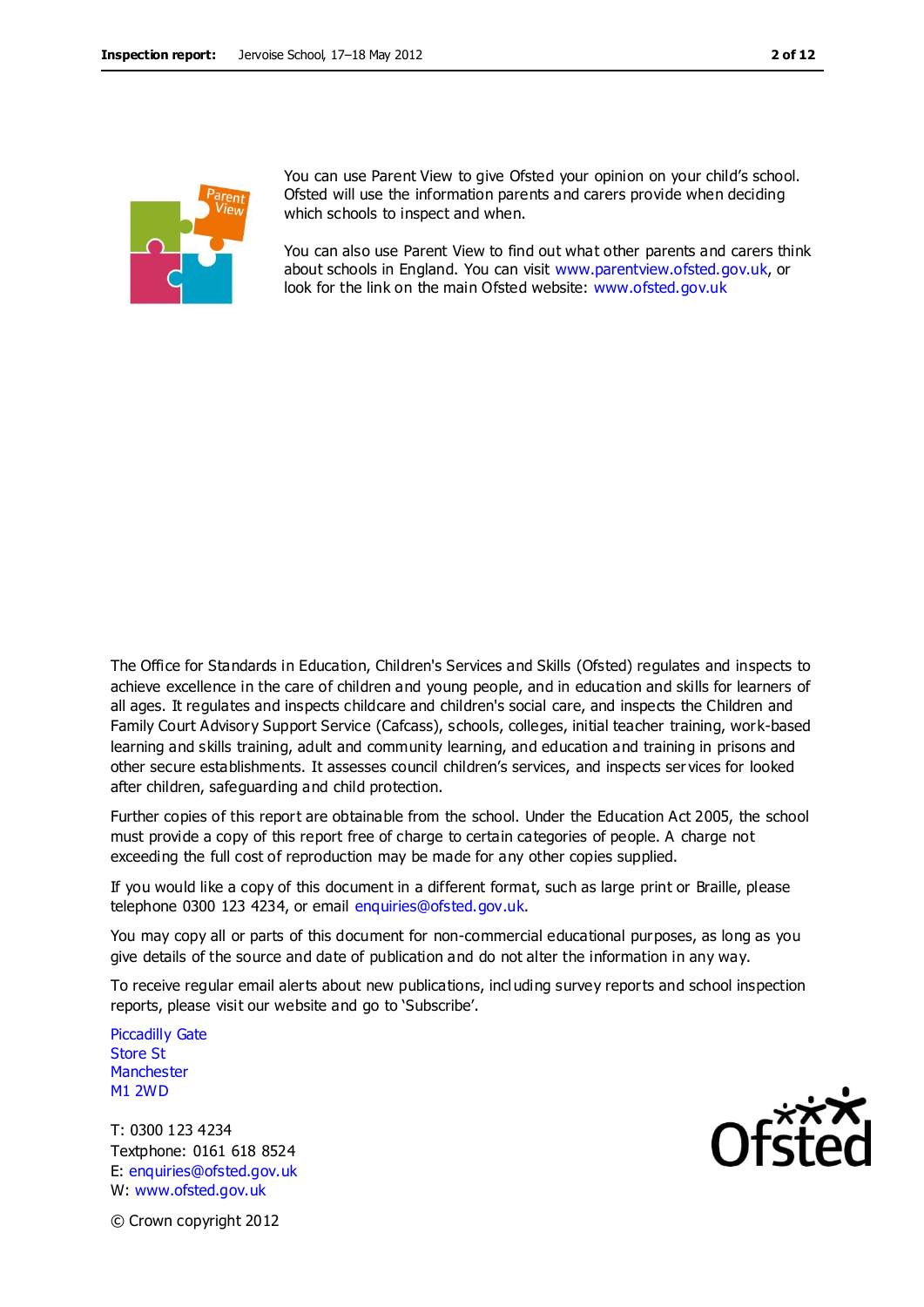# **Introduction**

Inspection team

Derek Aitken Additional Inspector

Barry Wood **Additional Inspector** 

This inspection was carried out with two days' notice. The Nursery operates from Monday morning to Wednesday lunchtime and was therefore not observed on the days of the inspection (Thursday and Friday). Inspectors visited 14 lessons taught by seven teachers. They listened to individual pupils reading. Meetings were held with groups of pupils, members of the governing body and staff. Inspectors observed the school's work, and looked at a range of documents, including policies and procedures relating to the safeguarding of pupils, self-evaluation records and assessment information. The inspectors analysed responses to questionnaires from 68 parents and carers, 102 pupils and 18 staff.

# **Information about the school**

Jervoise is smaller than most primary schools. Most pupils are of White British heritage. The proportion of pupils known to be eligible for free school meals is high. The proportion of disabled pupils and those who have special educational needs supported by school action plus or a statement of special educational needs is above average. The school provides for children in the Early Years Foundation Stage through one part-time Nursery class and one Reception class.

The school meets the government's current floor standards, which set the minimum expectations for pupils' attainment and progress.

The school runs a breakfast club, which was observed as part of this inspection.

The school holds the International Schools and Eco-schools (Bronze) awards.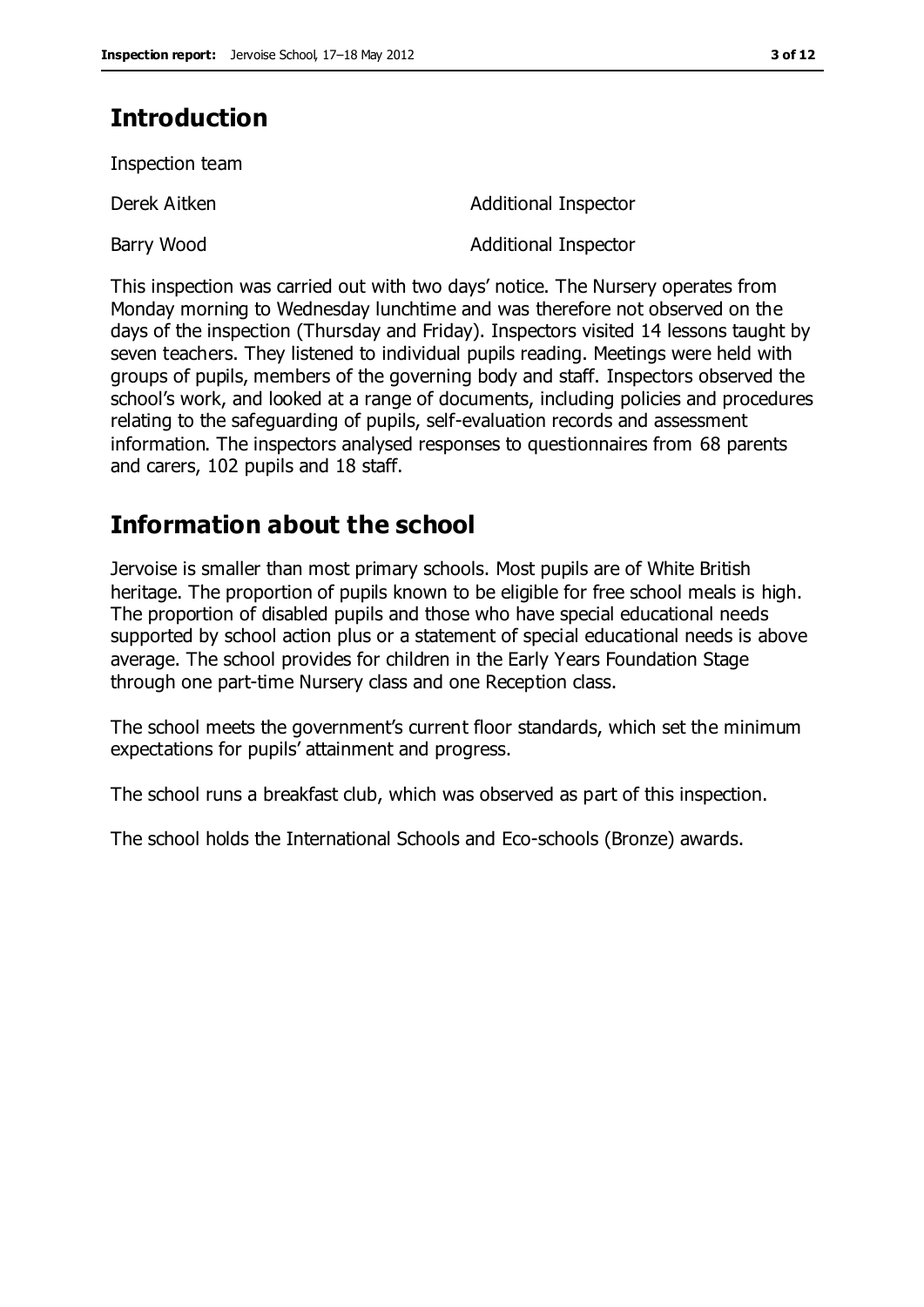# **Inspection judgements**

| <b>Overall effectiveness</b>     |  |
|----------------------------------|--|
|                                  |  |
| <b>Achievement of pupils</b>     |  |
| <b>Quality of teaching</b>       |  |
| Behaviour and safety of pupils   |  |
| <b>Leadership and management</b> |  |

# **Key findings**

- This is a satisfactory school. It is not yet good, because inconsistencies in the quality of teaching and learning and some aspects of leadership and management hold back pupils' achievement. Schools whose overall effectiveness is judged satisfactory may receive a monitoring visit by an Ofsted inspector before their next section 5 inspection.
- **Pupils' attainment in Year 6 has risen markedly since the school was last** inspected, and achievement is satisfactory over their time in school. They leave Year 6 with broadly average levels of attainment. Pupils make good progress in the Early Years Foundation Stage and in Years 5 and 6. Progress is slower in Years 3 and 4, where there are weaknesses in pupils' command of basic skills, largely due to a legacy of prior underachievement.
- Overall, teaching is satisfactory. Some lessons observed had good elements: teachers' planning was systematic, focused questioning made pupils think hard, and teachers intervened at well-chosen moments to review and extend pupils' learning. However, on some occasions lessons are not planned or managed well enough to ensure a brisk pace of learning or a high level of challenge.
- **Pupils' behaviour and their rates of attendance have improved substantially** since the last inspection, and nearly all pupils behave well and have positive attitudes to learning. Pupils and their parents and carers are right to think the school is a safe place.
- School performance, including the leadership of teaching, is managed satisfactorily. Prompt, decisive action has been taken to eliminate weak teaching. Some aspects of development planning and the monitoring of teaching lack the focus and rigour necessary to identify inconsistencies, ensure existing good practice is fully shared across the school, and promote pupils' systematic acquisition of basic skills to best effect.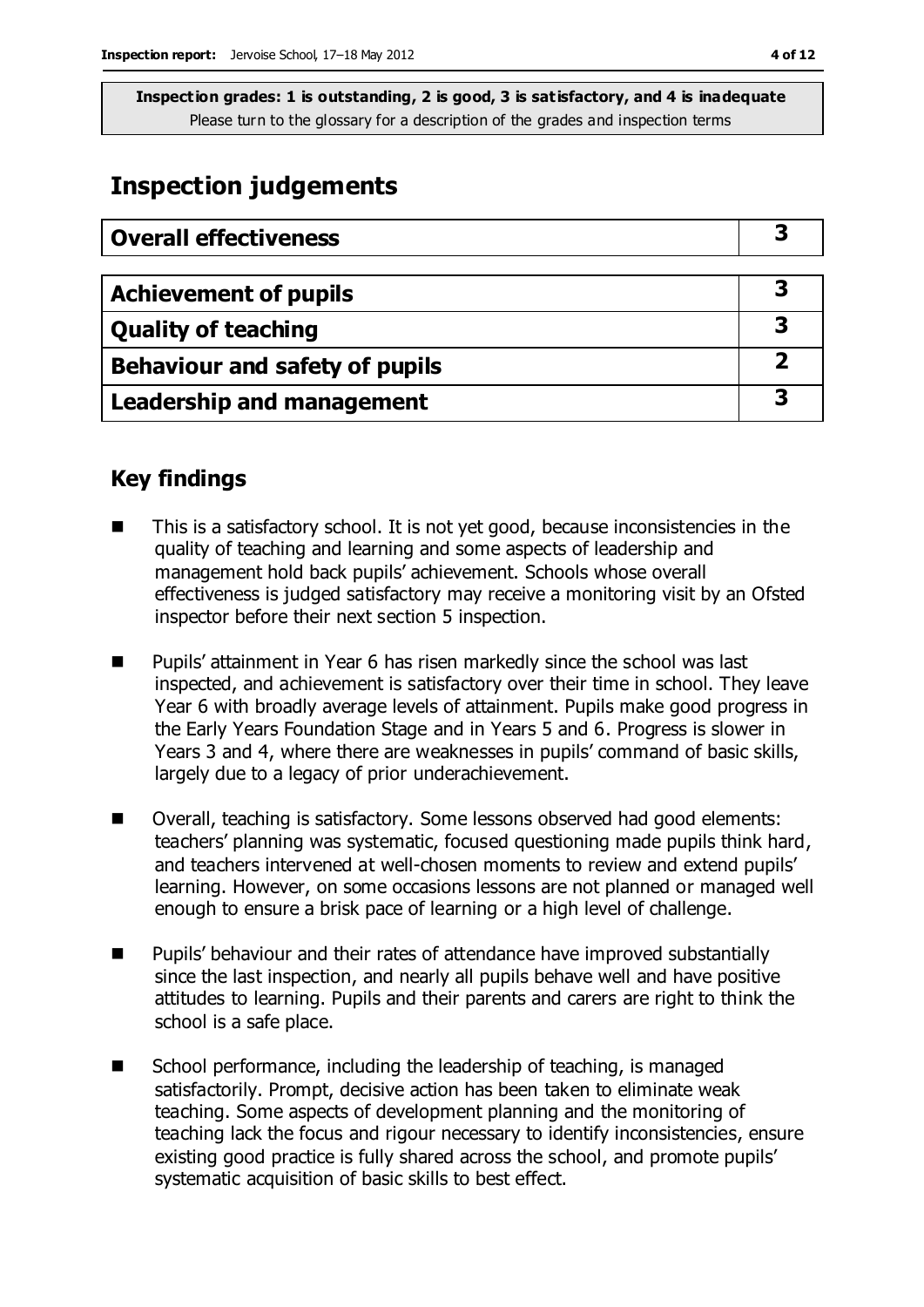# **What does the school need to do to improve further?**

- Raise achievement by:
	- fully implementing the structured letters and sounds programme to strengthen pupils' acquisition of literacy skills and support their work in other subjects.
- **E** Ensure teaching is good or better by:
	- ensuring that all lessons are carefully planned and managed to guide pupils more effectively in their learning and accelerate their progress
	- strengthening the monitoring of teaching to better inform classroom  $\equiv$ practice and professional development
	- sharing existing good practice more effectively across the school.  $\equiv$
- Improve the effectiveness of leadership and management by:
	- making middle leaders more accountable for provision in their subjects  $\equiv$
	- ensuring school development priorities are sharply focused on raising pupils' attainment in basic skills.

### **Main report**

#### **Achievement of pupils**

Parents and carers believe that pupils make good progress. This is true in some year groups but pupils' overall progress in lessons and over time is satisfactory.

Children's skills on entry to the Early Years Foundation Stage are well below national expectations. Overall they make good progress because they are inquisitive, enthused by their learning and keen to communicate their ideas. In the last two years children's progress has quickened considerably, so that most children have started Year 1 with levels of skills and knowledge comparable to their peers nationally. This substantial improvement in pupils' attainment is being maintained appropriately in Key Stage 1. The proportion of pupils working at the nationallyexpected Level 2 is now broadly average, although no pupil is currently working at the higher Level 3. In Key Stage 2, progress is satisfactory but uneven. In 2011 the Year 6 class achieved the school's best results for five years in reaching average attainment. Year 6 pupils demonstrate competent note-taking skills, using 'spidergrams' effectively to organise their ideas. The prior attainment of pupils currently in Years 3 and 4 was low and some weaknesses in their command of basic literacy and numeracy skills, for example spelling, punctuation and fractions, still hamper their progress in setting out their work clearly and applying their knowledge securely.

There are no significant variations in pupils' performance with regard to gender, ethnicity or eligibility for free school meals. Disabled pupils and those with special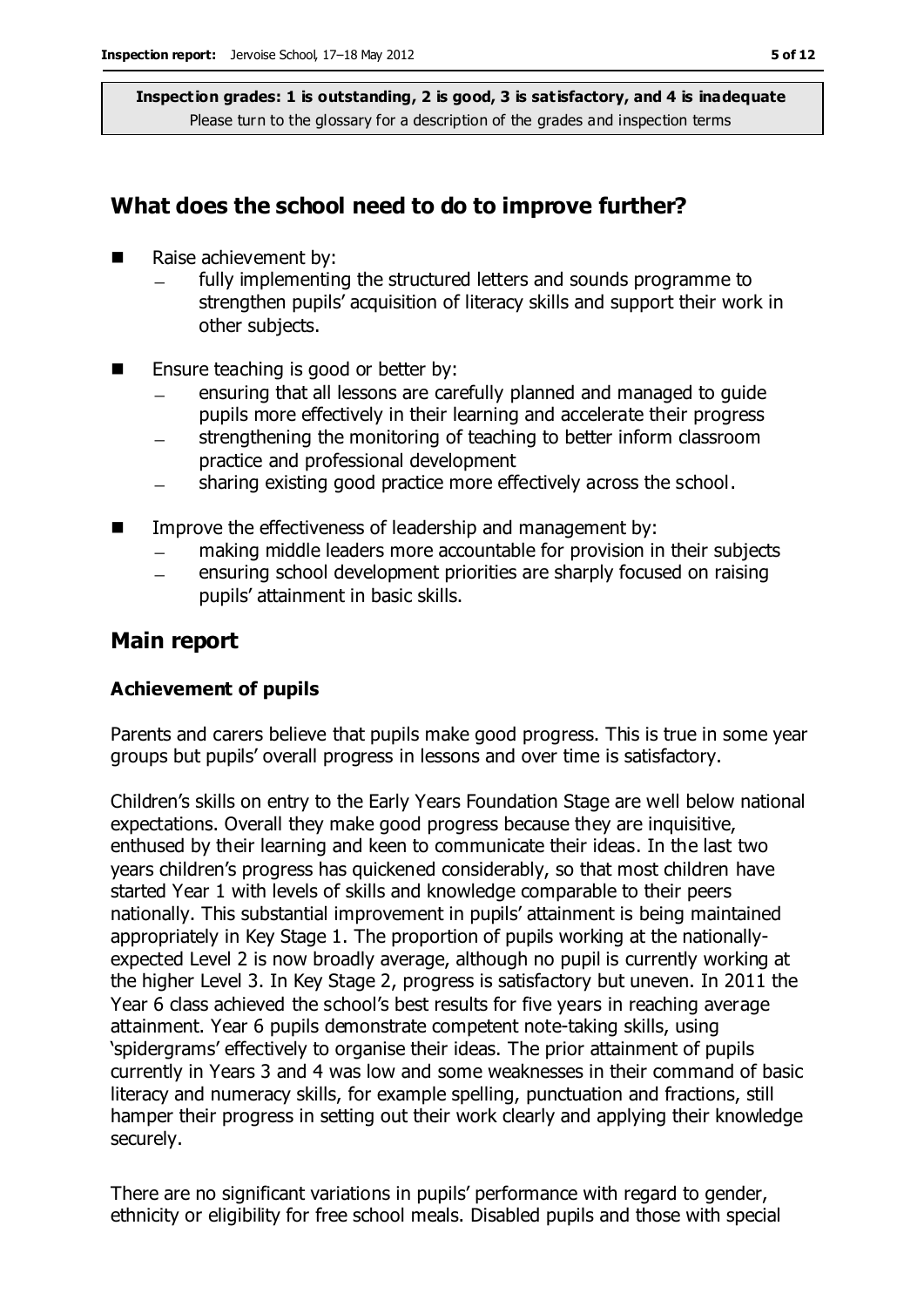educational needs achieve satisfactorily. On a few occasions they make good progress, for example in a Key Stage 2 lesson when they succeeded in creating an entertaining rap on an aspect of British culture.

Pupils' reading skills in Year 2 are below average, and occasionally this affects their capacity to follow written instructions, for example when working through mathematical word problems. Lower- and middle-attaining pupils read simple language accurately and most understand the basic principles of segmenting and blending new words. They are less secure in devising strategies to work out the meaning of unfamiliar words and in making comparisons with texts based on wider reading. By Year 6, although a few pupils falter when asked to decode tricky words, pupils have improved their reading skills to attain broadly average standards. Their improved reading provides useful support for their written work.

### **Quality of teaching**

Pupils and their parents and carers believe that teaching is good, but there is not enough good teaching equally distributed across the school to enable all pupils to achieve their full potential. Reception children make good progress because the teacher engages them well through precise questioning and moves them on quickly in their learning. For example, children measured a tomato plant accurately in centimetres and were able to use a range of comparative and superlative adjectives to make correct comparisons of size.

In the large majority of lessons, teachers expect pupils to have very positive attitudes. This promotes a calm climate for learning and secures pupils' spiritual, moral, social and cultural development. Pupils relate well to the staff, who mostly manage them well. On a few occasions staff are too tolerant of pupils who shout out the answers, and this diverts the staff's attention from monitoring and directing the learning of other pupils. Occasionally, teachers make expert use of questions to probe and extend pupils' thinking and well-balanced, challenging work helps pupils clarify their understanding so they learn quickly. For example, in a good Year 1 and 2 lesson, most pupils succeeded in writing a short letter to their parents and carers on the outcomes of a sponsored walk, using correct punctuation and a good variety of connectives. Reading skills are taught effectively in Year 6. This was demonstrated in a topic lesson where pupils sensibly applied their research skills to devising a key for the peoples who have invaded Britain. Some other lessons are not sufficiently sharply organised to ensure pupils develop their skills systematically, and do not provide pupils with consistent guidance and challenge in their work. This reduces both the effectiveness of ongoing feedback, which teachers regularly provide, and the pace of learning.

Teaching assistants work effectively with teachers to involve less-able pupils, disabled pupils and those who have special educational needs in class work, and this is usually successful in motivating them to contribute orally and persevere with their work. Teachers make satisfactory use of marking and pupils' personal targets to support their progress.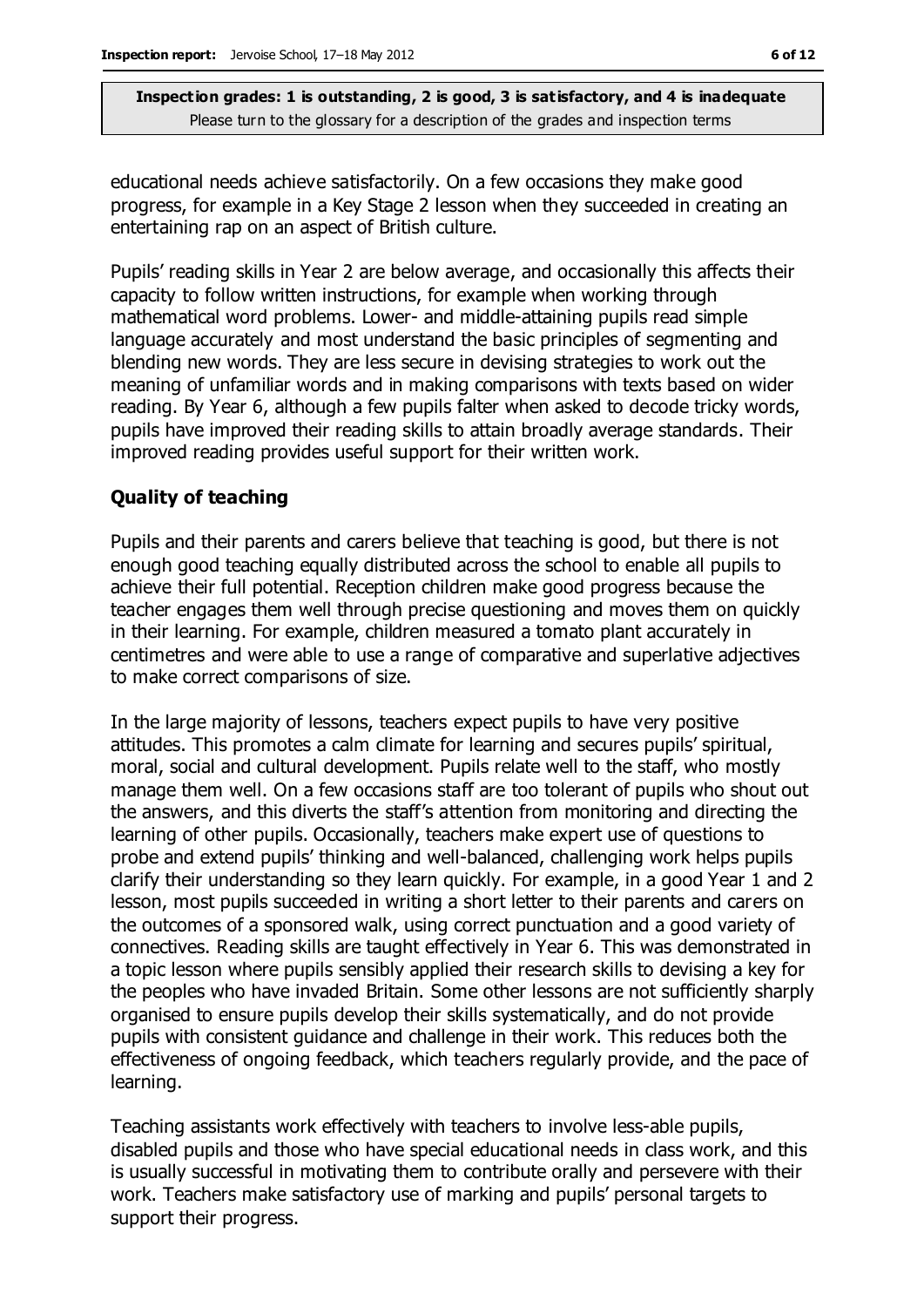#### **Behaviour and safety of pupils**

Pupils' positive attitudes, enjoyment of education and loyalty towards their school prepare them well for learning, and support their secure sense of well-being. Warm relationships are nurtured in the Early Years Foundation Stage, where staff are adept at modelling good behaviour and instilling in children a sense of achievement. From an early age, a very large majority of pupils behave responsibly and show consideration for each other. A few pupils with less resilient social or behavioural skills sometimes monopolise the staff's attention, which can slow the pace of learning. However, in Year 6 especially, pupils concentrate and persevere very well, and take evident pleasure in discussion and supporting each other with their work.

Almost all parents and carers who answered the questionnaire said that behaviour is good and pupils feel safe. Several respondents commented very favourably on the quality of pastoral supported provided by the staff. Pupils also say that they feel safe in school and that behaviour is good, except for a few times when some pupils 'act silly'. Older pupils report very favourably on the 'massive improvements' in behaviour during the headteacher's tenure. They consider that the school is a cohesive community, and that this is promoted well through, for example, the effective school council with its rotating membership. This provides pupils with a firm sense that their voice counts when whole-school decisions are taken, for example on the curriculum or school lunches. Pupils of different ethnic heritage mix well with each other at work and play. Inspectors also found behaviour over time to be good. There are few exclusions. Pupils are aware of different forms of bullying, including through the misuse of mobile phones and social networking sites. Inspectors found no evidence that they had experienced them in school.

The small breakfast club provides pupils with an enjoyable start to the school day. Pupils' increased sense of well-being in school is reflected in their rates of attendance, which have climbed sharply from low to average in the last three years.

#### **Leadership and management**

Leadership has several strengths. Leaders turned round a failing school and led it out of special measures at its last inspection in 2010. In so doing they regained the trust of pupils, their parents and carers, and the wider school community. Since that time, they have succeeded through staffing improvements in substantially raising children's attainment in Nursery and Reception, thereby equipping them with a more solid foundation for work in Key Stage 1. Similarly, pupils' attainment by the end of Key Stage 2, especially in writing, has improved markedly as pupils have been provided with more, exciting contexts for developing their skills. These gains, plus pupils' good behaviour for learning and improved attendance, demonstrate the school's capacity for further improvement.

The school's strong internationalist perspective, driven by the headteacher's aspiration to develop pupils' sense of self-worth and widen their cultural horizons,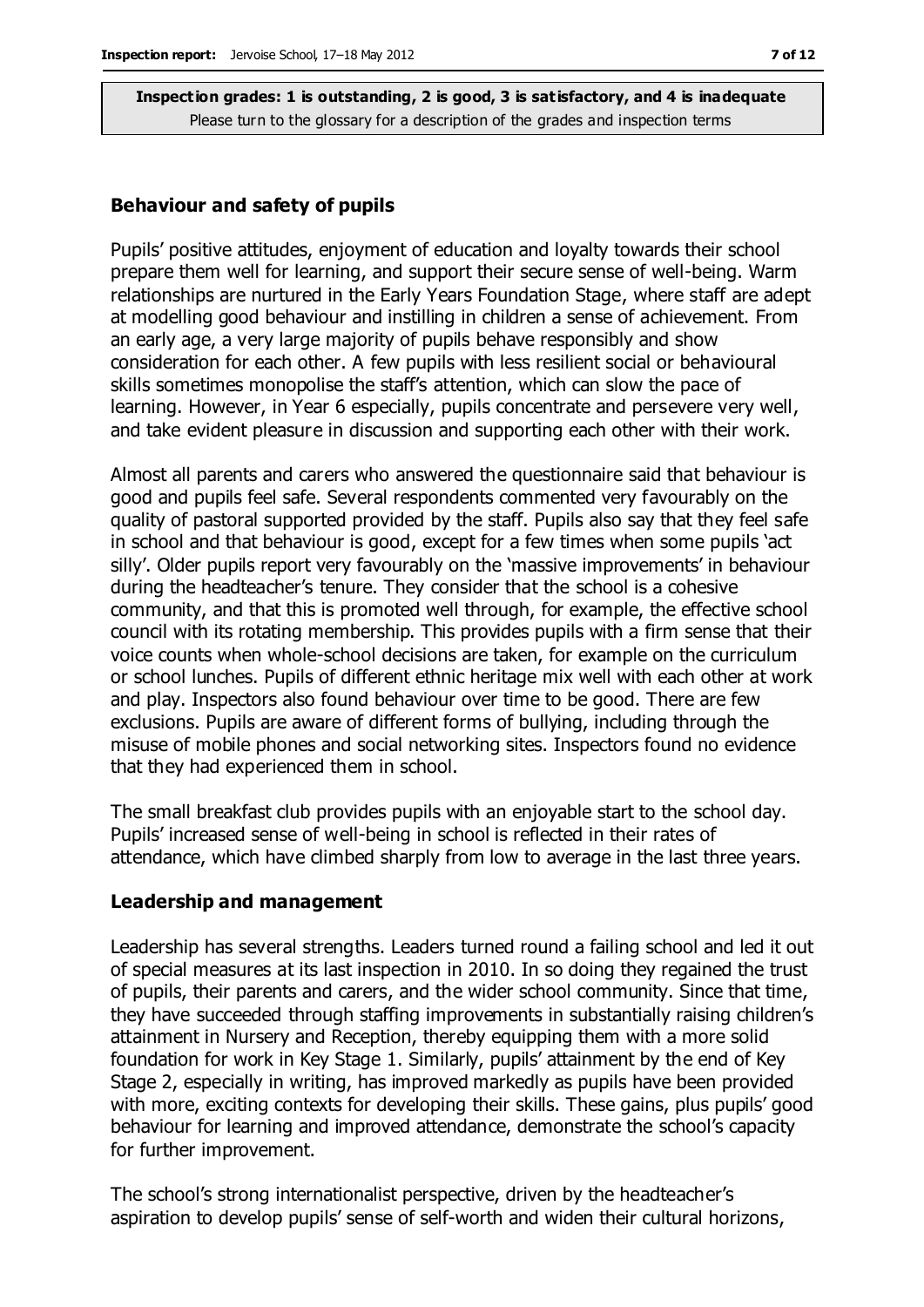provides a clear unifying thread for a shared school vision. This ensures that pupils' spiritual, moral, social and cultural development is fostered well, as was eloquently demonstrated in the presentation given by Key Stage 2 pupils to their international visitors. The school provides a broad and balanced curriculum that is satisfactorily adapted to promote pupils' achievement. Pupils' performance is closely tracked and firm action has been taken through performance management to root out inadequate teaching. There are, however, some weaknesses in the day-to-day monitoring of teaching and learning at all levels of leadership. This results in leaders having an overoptimistic view of the school's effectiveness and reduces their capacity to identify areas for development in teaching and share best practice. Additionally, some gaps in pupils' learning, for example in Years 3 and 4, have not been identified sharply enough to refocus school priorities and inform development planning.

The school promotes equal opportunity in learning satisfactorily and ensures that no group or individual underachieves by the end of Year 6. Relationships are very positive; there is no discrimination. The work of the governing body is expertly managed by the highly knowledgeable chair in pursuit of the school's aims. Strengths in the school's good arrangements for safeguarding include its work with vulnerable pupils. All current requirements for safeguarding are met.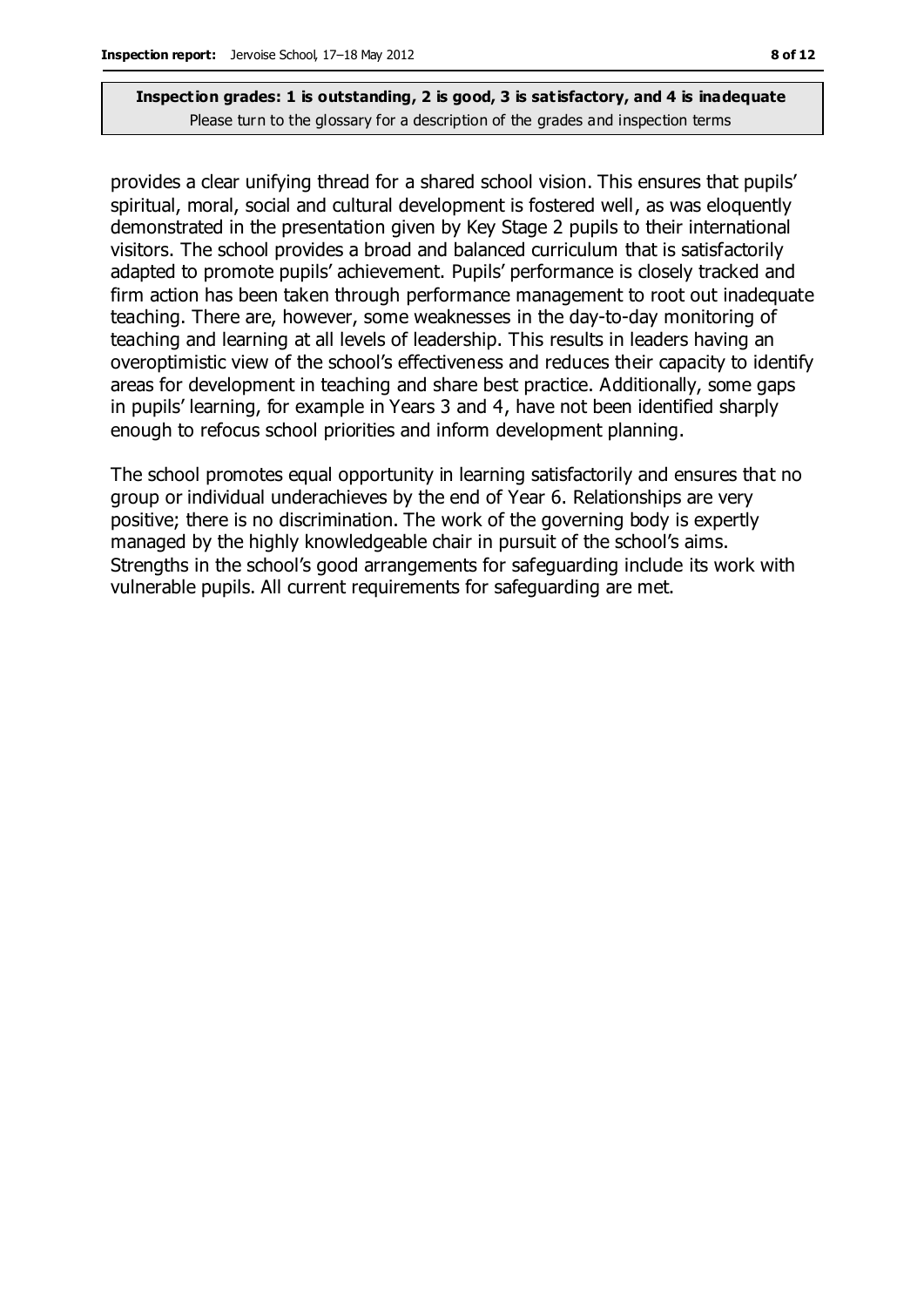# **Glossary**

# **What inspection judgements mean**

| Grade   | <b>Judgement</b> | <b>Description</b>                                                                                                                                                                                                               |
|---------|------------------|----------------------------------------------------------------------------------------------------------------------------------------------------------------------------------------------------------------------------------|
| Grade 1 | Outstanding      | These features are highly effective. An outstanding<br>school provides exceptionally well for all its pupils' needs.                                                                                                             |
| Grade 2 | Good             | These are very positive features of a school. A school<br>that is good is serving its pupils well.                                                                                                                               |
| Grade 3 | Satisfactory     | These features are of reasonable quality. A satisfactory<br>school is providing adequately for its pupils.                                                                                                                       |
| Grade 4 | Inadequate       | These features are not of an acceptable standard. An<br>inadequate school needs to make significant<br>improvement in order to meet the needs of its pupils.<br>Ofsted inspectors will make further visits until it<br>improves. |

# **Overall effectiveness of schools**

|                       | Overall effectiveness judgement (percentage of schools) |      |                     |                   |
|-----------------------|---------------------------------------------------------|------|---------------------|-------------------|
| <b>Type of school</b> | <b>Outstanding</b>                                      | Good | <b>Satisfactory</b> | <b>Inadequate</b> |
| Nursery schools       | 54                                                      | 42   |                     |                   |
| Primary schools       | 14                                                      | 49   | 32                  |                   |
| Secondary             | 20                                                      | 39   | 34                  |                   |
| schools               |                                                         |      |                     |                   |
| Special schools       | 33                                                      | 45   | 20                  |                   |
| Pupil referral        |                                                         | 55   | 28                  |                   |
| units                 |                                                         |      |                     |                   |
| All schools           | 16                                                      | 47   | 31                  |                   |

New school inspection arrangements have been introduced from 1 January 2012. This means that inspectors make judgements that were not made previously.

The data in the table above are for the period 1 September to 31 December 2011 and represent judgements that were made under the school inspection arrangements that were introduced on 1 September 2009. These data are consistent with the latest published official statistics about maintained school inspection outcomes (see [www.ofsted.gov.uk\)](http://www.ofsted.gov.uk/).

The sample of schools inspected during 2010/11 was not representative of all schools nationally, as weaker schools are inspected more frequently than good or outstanding schools.

Primary schools include primary academy converters. Secondary schools include secondary academy converters, sponsor-led academies and city technology colleges. Special schools include special academy converters and non-maintained special schools.

Percentages are rounded and do not always add exactly to 100.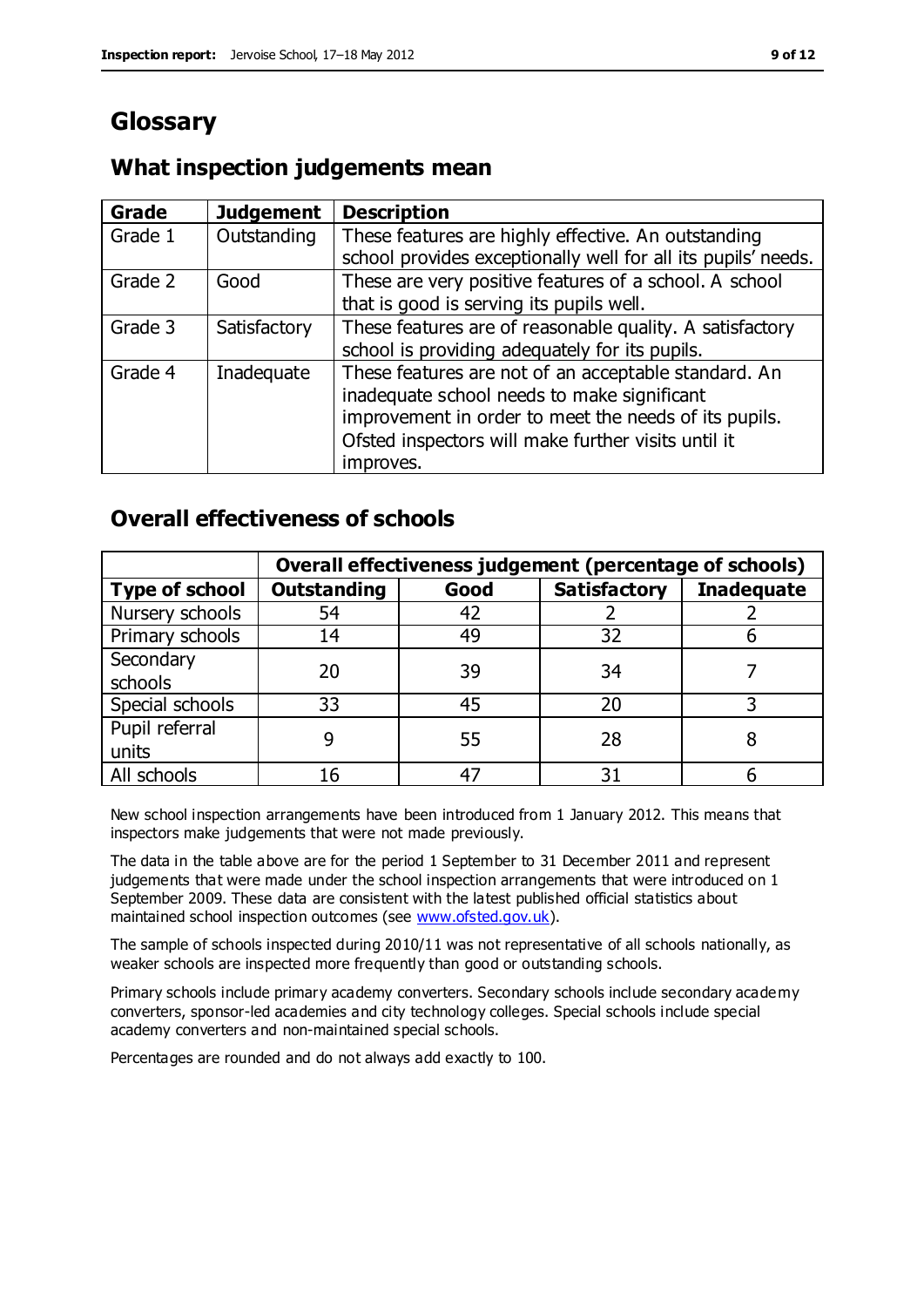# **Common terminology used by inspectors**

| Achievement:                  | the progress and success of a pupil in their<br>learning and development taking account of their<br>attainment.                                                                                                        |
|-------------------------------|------------------------------------------------------------------------------------------------------------------------------------------------------------------------------------------------------------------------|
| Attainment:                   | the standard of the pupils' work shown by test and<br>examination results and in lessons.                                                                                                                              |
| Attendance:                   | the regular attendance of pupils at school and in<br>lessons, taking into account the school's efforts to<br>encourage good attendance.                                                                                |
| Behaviour:                    | how well pupils behave in lessons, with emphasis<br>on their attitude to learning. Pupils' punctuality to<br>lessons and their conduct around the school.                                                              |
| Capacity to improve:          | the proven ability of the school to continue<br>improving based on its self-evaluation and what<br>the school has accomplished so far and on the<br>quality of its systems to maintain improvement.                    |
| Floor standards:              | the national minimum expectation of attainment<br>and progression measures.                                                                                                                                            |
| Leadership and management:    | the contribution of all the staff with responsibilities,<br>not just the governors and headteacher, to<br>identifying priorities, directing and motivating staff<br>and running the school.                            |
| Learning:                     | how well pupils acquire knowledge, develop their<br>understanding, learn and practise skills and are<br>developing their competence as learners.                                                                       |
| <b>Overall effectiveness:</b> | inspectors form a judgement on a school's overall<br>effectiveness based on the findings from their<br>inspection of the school.                                                                                       |
| Progress:                     | the rate at which pupils are learning in lessons and<br>over longer periods of time. It is often measured<br>by comparing the pupils' attainment at the end of a<br>key stage with their attainment when they started. |
| Safety:                       | how safe pupils are in school, including in lessons;<br>and their understanding of risks. Pupils' freedom<br>from bullying and harassment. How well the school<br>promotes safety, for example e-learning.             |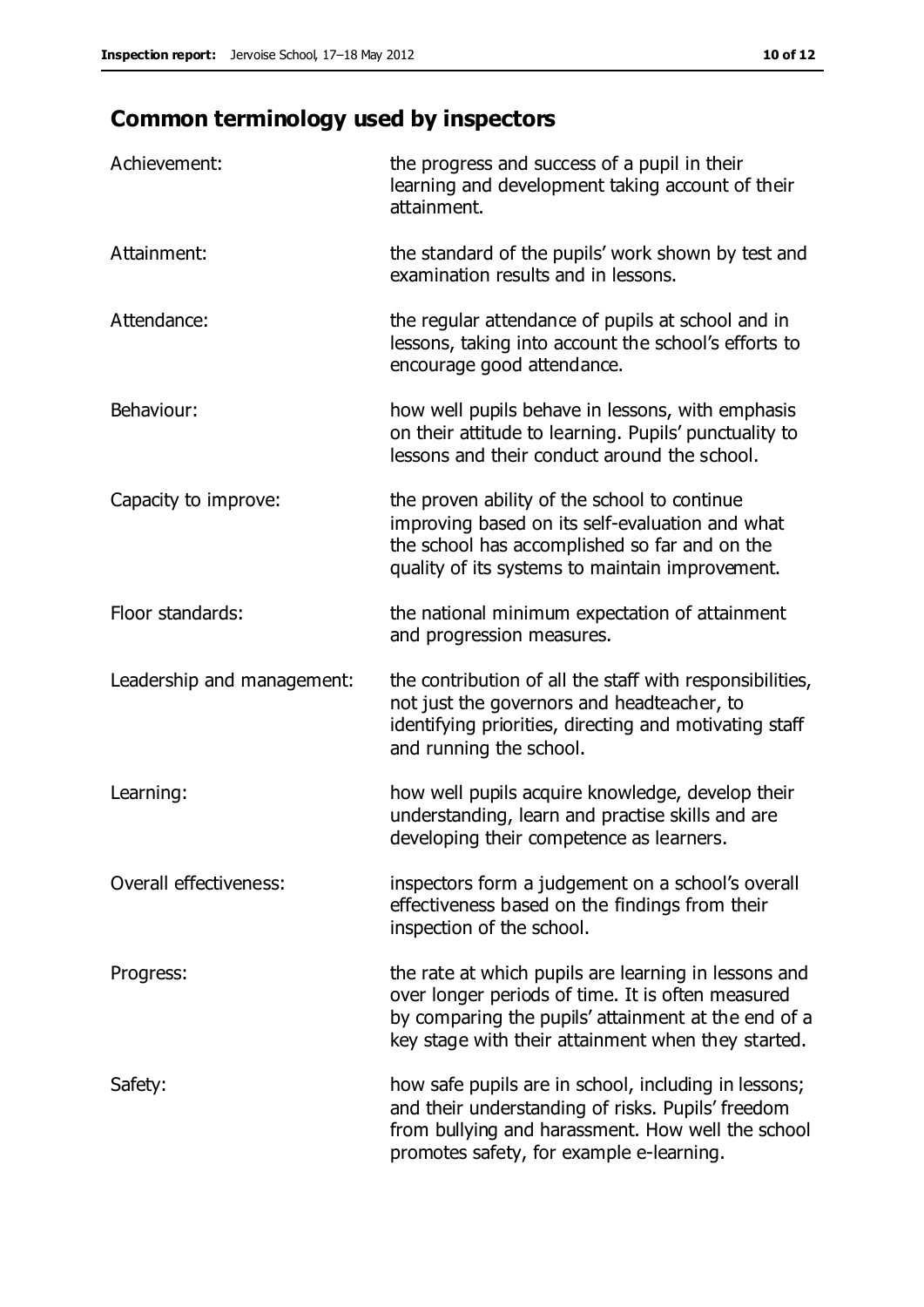### **This letter is provided for the school, parents and carers to share with their children. It describes Ofsted's main findings from the inspection of their school.**



21 May 2012

Dear Pupils

### **Inspection of Jervoise School, Birmingham, B29 5QU**

I would like to thank you for your help when the inspection team visited your school and for sharing your views with us, including through the questionnaires some of you completed. Yours is a satisfactory school, which means it has some good features but also some areas to improve.

- Children make good progress in Nursery and Reception.
- Pupils in Key Stage 1 and Key Stage 2 make satisfactory progress overall in their learning. By the end of Year 6 your levels of attainment are broadly average.
- You told us you feel safe and are looked after well by the staff. Older pupils told us that behaviour had improved so much since the headteacher's arrival that they now felt able to enjoy learning. Our findings agreed with these views.
- Your attendance has also shown big improvements in the last two years.

We have asked the staff to do the following things to help you make faster progress.

- Consider introducing a programme to help you understand letters and sounds to develop your reading skills.
- Make all teaching at least good by making sure that all lessons are carefully planned and managed to guide you well in your learning. Leaders to check very closely on your learning in class and share good teaching practice across the school.
- Give subject leaders more responsibility for your achievement in their subjects, making sure school plans are firmly fixed on improving your attainment in English and mathematics.

You can help by keeping up your improved attendance and continuing to work hard.

Yours sincerely

Derek Aitken Lead inspector